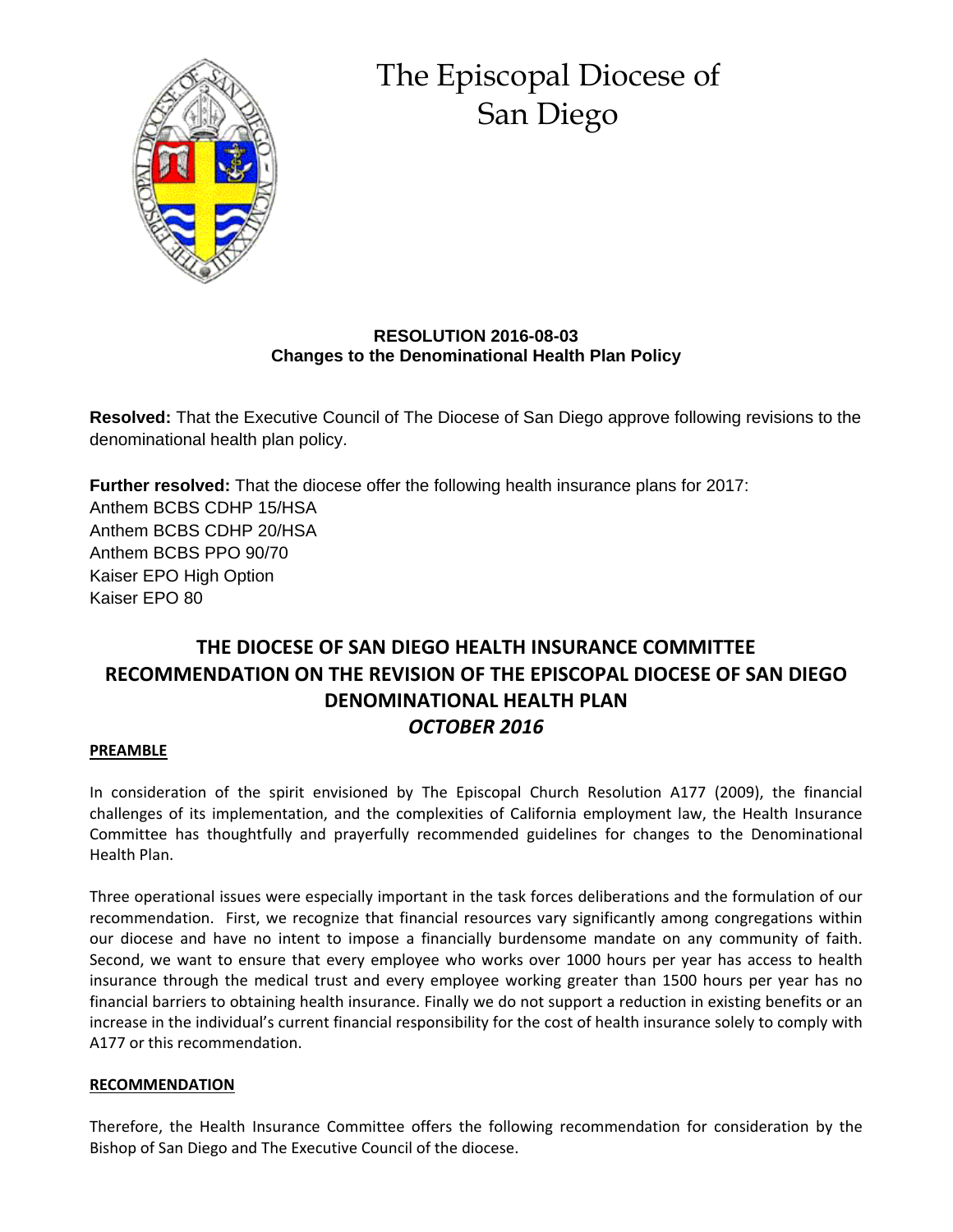- 1. In accordance with Title I, Canon 8 of the Episcopal Church and to be implemented no later than January 1, 2017, congregations within The Diocese of San Diego and the Office of the Bishop shall pay a minimum of 100% of the cost of individual health insurance coverage of the Anthem CDHP15 Health Plan with funding of the HSA equal to x% of the single only deductible("Base Plan") for all lay and ordained employees working full time. If an employee chooses a plan with a higher premium, then that employee will pay the difference between that plan and the cost of the base plan. If employees choose a lower cost plan, they can apply the difference to family coverage. Employees working between 1500 hours and full time (to be defined by each employer) per year will be offered the same benefit prorated by the number of hours they work with a maximum contribution of 10%. If an employee is 65 or over, the base plan will be Anthem PPO 90/70.
- 2. Employers will contribute an additional \$150 per month for employee plus one coverage and \$300 per month for family coverage. In 2018, a cost share by all full time diocesan and church employees equal to 2.5% of the CDHP 15/HSA premium will be required. In 2019, the cost share will increase to 5%. Employees working between 1500 hours and full time will have the cost share prorated but no more than 12.5% in 2018 and 5% in 2019.
- 3. Lay and clergy employees of The Episcopal Diocese of San Diego and the Office of the Bishop eligible for required individual health insurance coverage under Section 1 of this recommendation will participate in the Diocesan Health Plan unless they have access to coverage through other approved sources, including for example: Medicare; Tricare; a former employer; or a spouse's or domestic partner's health insurance plan. We recommend that individuals who opt out receive an equivalent benefit to single only coverage of the base plan in the form of a contribution to a 403(b) or 125 plan or similar benefit but not an increase in salary.
- 4. Benefit design and premium support parity is required within each congregation of The Episcopal Diocese of San Diego and the Office of the Bishop in the provision of health insurance coverage for lay and ordained employees with the exception outlined in section 4 below.
- 5. Where applicable, congregations within The Episcopal Diocese of San Diego and the Office of the Bishop will provide coverage to employees consistent with existing letters of agreement. Letters of agreement effective after February 28, 2012 will be compliant with the parity requirements of the Denominational Health Plan (Section 3).
- 6. Parishes within The Episcopal Diocese of San Diego are encouraged to exceed the minimum standard of health insurance coverage for their lay and ordained employees. Employees of missions and the office of the bishop will adhere to this policy
- 7. Schools, day care facilities, thrift shops and other congregational and diocesan institutions, regardless of the independence of their incorporation or tax status, are encouraged to adopt the principles articulated in this recommendation. However, they are not required to comply.

In offering this recommendation, we offer the following excerpt from "Workplace Values in the Episcopal Church" (Resolution A125, General Convention 2006.):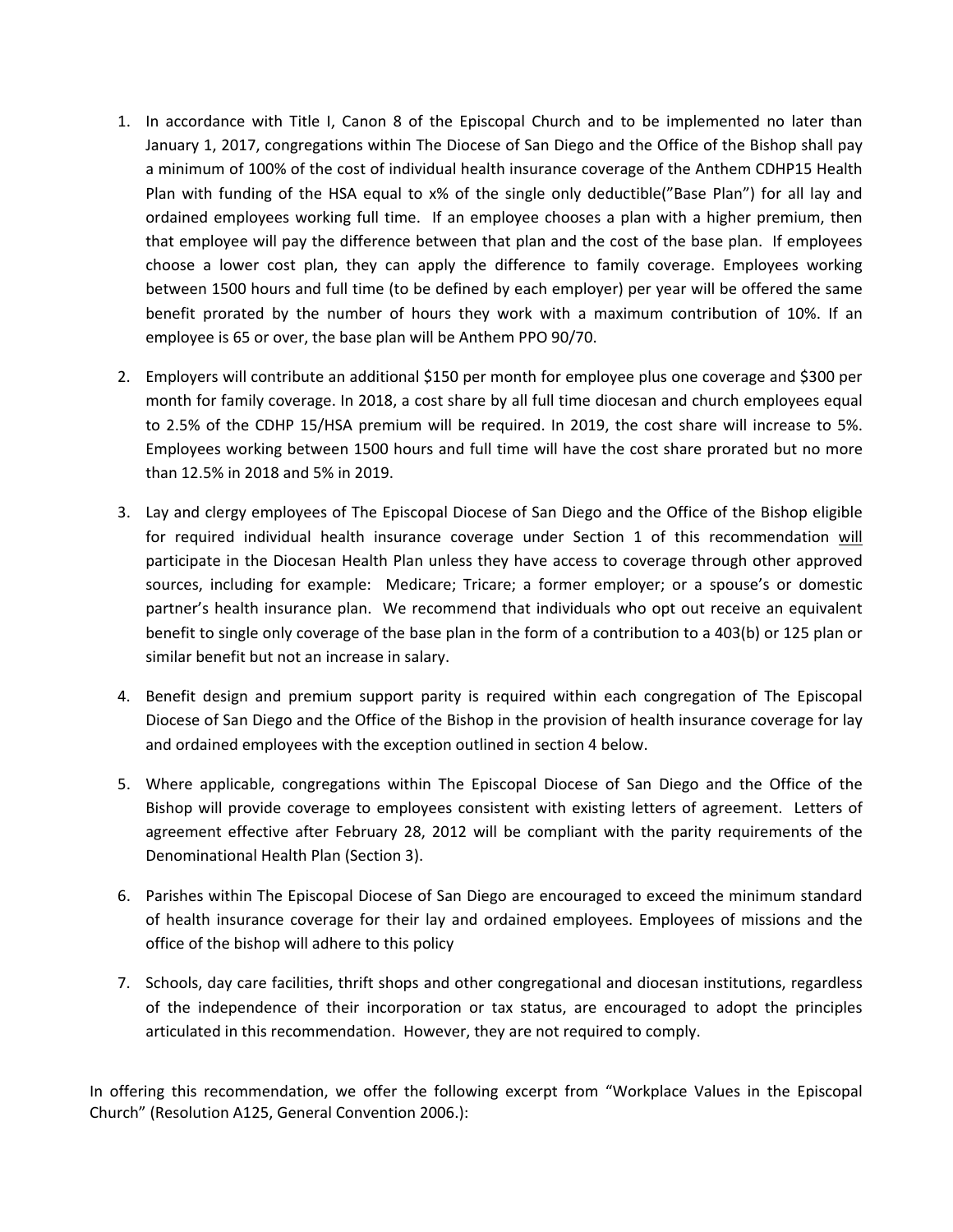Believing in the call to the Church to strive for justice and peace among all people, and to respect the dignity of *every human being, The Episcopal Church seeks to promote professional employment environments that offer opportunity for development and advancement. The Church's commitment to this is summed up in the widely accepted "Golden Rule":*

#### *"In everything, therefore, treat people the same way you want them to treat you . . ." (Matthew 7:12a)*

Respectfully submitted, Denominational Health Plan Task Force The Diocese of San Diego

Joseph Dirbas Steve Crawford Equilla Luke Marshall Moore Brendan Shannan Julie Young

#### **1) Explanation:**

- 2) At the 2009 General Convention, The Episcopal Church passed resolution A177 with two key components: a) Parity is required between clergy and lay employees
	- b) All churches and dioceses must use the Church Pension Group Medical Trust for their health insurance
- 3) During 2010, the bishop convened a denominational health policy task force to recommend to diocesan convention a diocesan denominational health policy that was in compliance with the general convention resolution. The committee had a number of listening sessions to gather the will of the diocese and to communicate the recommendation. Their work culminated in the recommendation of resolution 12‐09 was passed at the February 2012 diocesan convention (see Attachment 1). The plan called for a base plan to be the basic EPO Health Plan which has been the Aetna plan. The Aetna EPO will not be offered in 2017 nor will the other EPO plans that are administered by United Health Care.
- 4) Health Insurance costs continue to rise and are becoming unsustainable for both the church and the employees who are required to fund their family's insurance. Part of the expense associated with the diocesan health plan is that the base plan is a very rich plan. CPG's research indicates that the majority of participants are over insured; that is, the plans offer more benefits than the participant needs**.**
- 5) Consumer Driven Health Plans (CDHP), formerly known as High deductible health plans (HDHP) coupled with a Health Savings Account (HSA) is gaining popularity among dioceses. In our diocese, it is beginning to make inroads particularly this year with the offering of the Anthem BCBS CDHP 15 plan which has a lower deductible and out of pocket maximum.
- 6) Employees that need family coverage are most at risk with the rise in health insurance costs. This is particularly true with the medical trust since it does not have age banded rates. Young priests and lay employees are more likely to have families and are having to pay for their family's coverage at the rates that reflect the costs of providing insurance to older individuals. The cost of full family coverage under the Aetna plan in 2016 is \$28,488; under the denominational health plan, \$18,312 of this is at the employee's expense.
- 7) The Health Insurance Committee which convenes annually to review plan selection were tasked this year with the following: